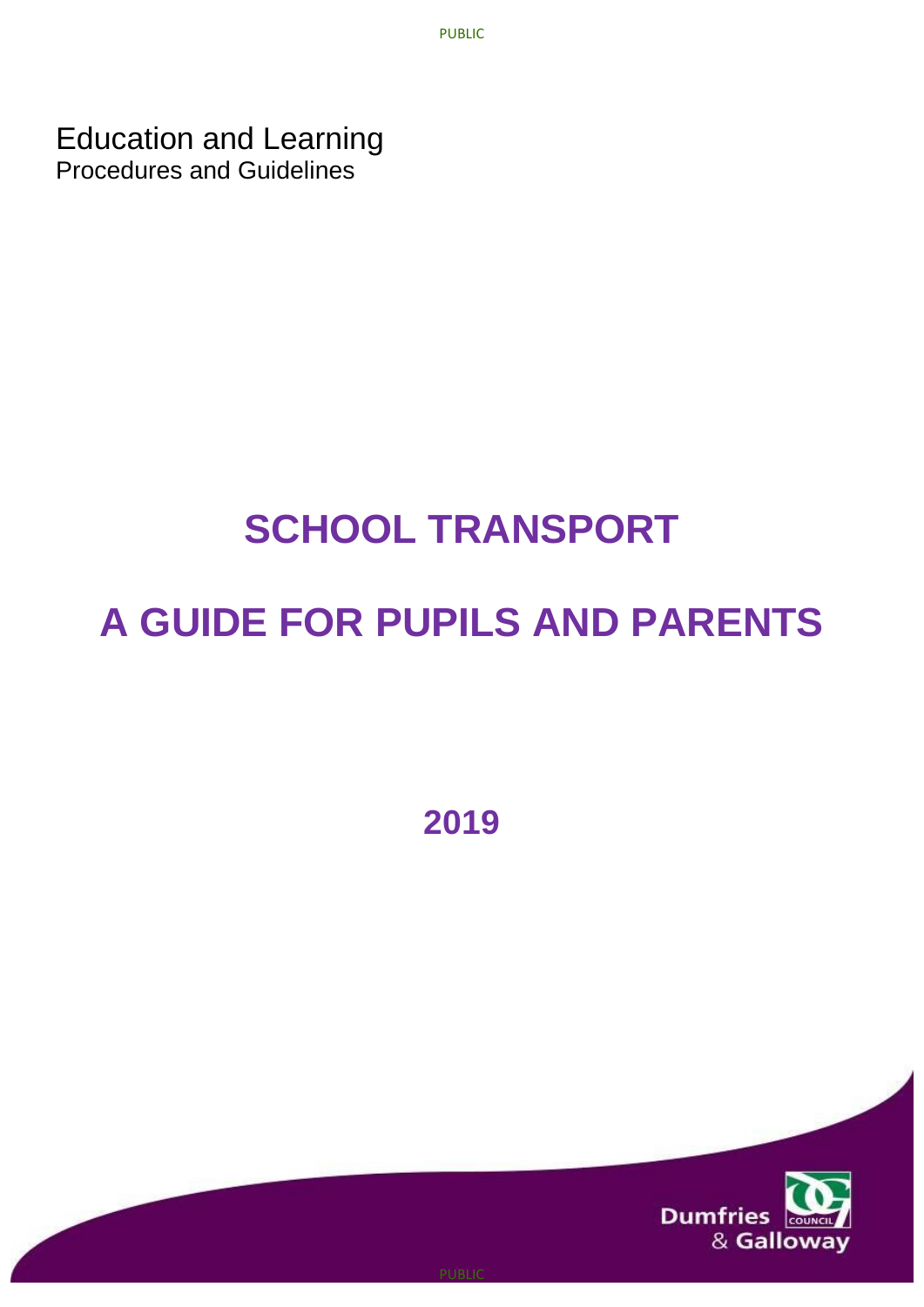# 1. INTRODUCTION

This guidance provides pupils and parents with background information about transport arrangements for school pupils in Dumfries and Galloway.

Parents or guardians are responsible for ensuring their child is able to get to school safely and on time. Under the terms of the Education (Scotland) Act 1980, the Council has a statutory responsibility to assist with the provision of transport when certain criteria are met.

It is recognised that to provide a high quality service all involved should understand not only their rights but their responsibilities. This includes children, parents/guardians, schools, transport operators and Council staff. These Guidance Notes aim to support the application of School Transport Policy.

#### 2. RESPONSIBILITY OF THE COUNCIL

Where children live more than the statutory parental responsibility distance from their catchment school, the Council has a duty to transport those pupils to and from school.

The obligations of the Council are set out in school transport policy as agreed by Elected Members. In applying this policy in a fair and equitable basis council officers make use of school catchment area boundaries. This information can be viewed by parents and schools through accessing the Dumfries and Galloway Council website, www.dumgal.gov.uk and clicking the "Find My Nearest" icon.

Pupils who attend an alternative school by parental choice (known as a Placing Request) have no entitlement to transport. Where a child attends a school as the result of a successful Placing Request it is the responsibility of the parent/guardian to organise transport to the school.

## 3 **ENTITLEMENT**

The school transport policy governs decisions on who is provided with school transport. These are:

- Pupils who live 2 miles away from their catchment school if they are under 8 years old by the shortest walking route.
- Pupils who live 3 miles away from their catchment school if they are 8 years and over by the shortest walking route.
- Roman Catholic children attending the denominational school for their address and live out with the statutory distances from that school.

In certain specific circumstances on a case by case basis those:

- recommended on health grounds by a designated medical officer
- deemed to have specific requirements based on additional needs

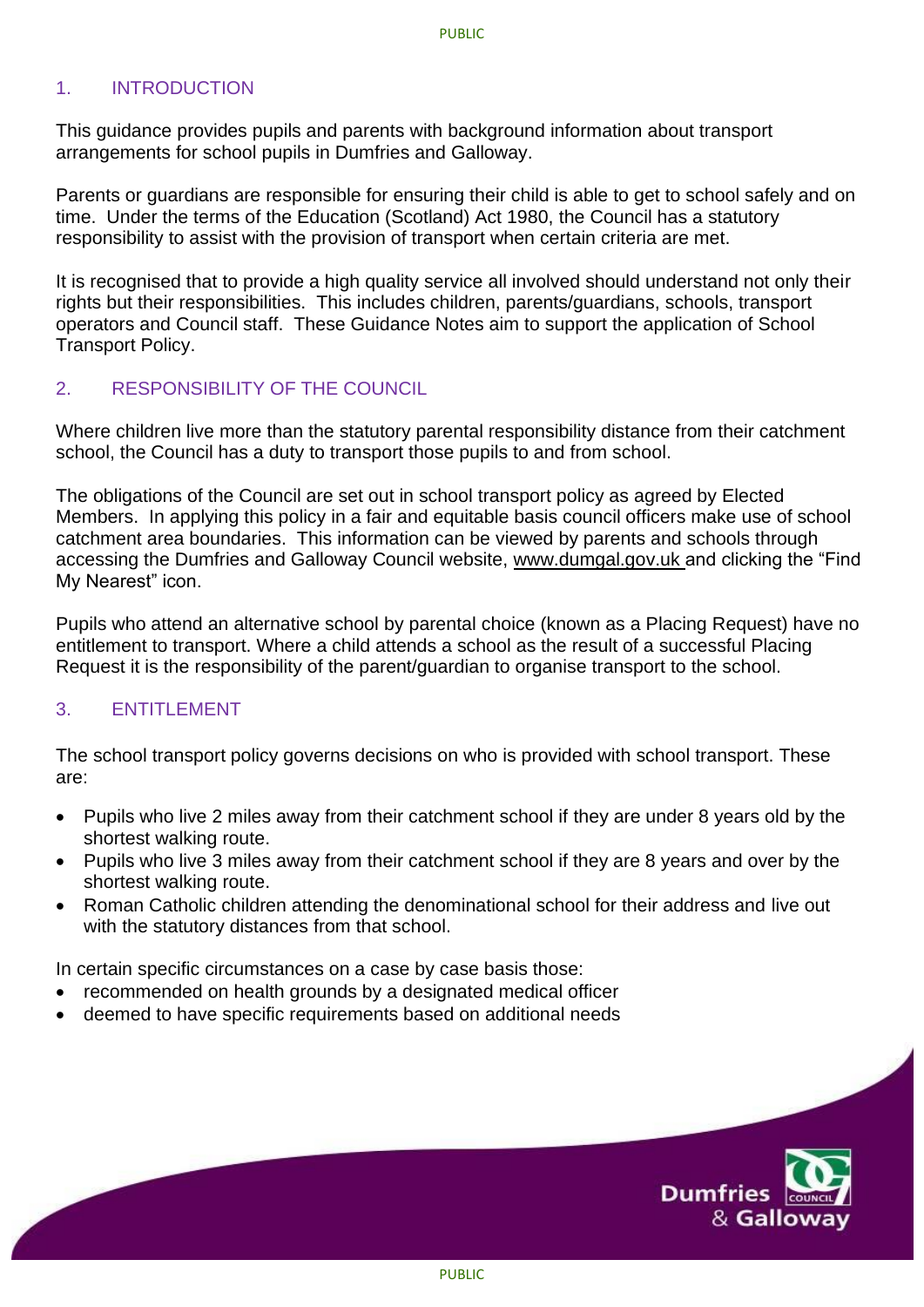If your child is eligible, details of the transport arrangements will be communicated to you in time for the new academic year by the Council. This is normally undertaken via your catchment school. Any alterations to transport arrangements that occur during the school year will be communicated prior to any changes being made. If school bus passes are required these are issued at school.

If you live near a school transport route, your child may be able to apply for a grace and favour seat. Vacant seats on dedicated school transport services may be allocated to pupils who are not normally entitled to travel. Parents must apply each school year since transport for non-entitled pupils automatically ceases at the end of the session.

Parents should also note that transport for non-entitled pupils can be withdrawn at any time should spaces be required for entitled pupils, or if the capacity or route of a vehicle is changed. The Council will provide notice of any intended change.

The criteria which are used in making an offer of such places are:

- Pupils with entitled siblings (should there be more pupils in this category than there are places available then those furthest from the school have the highest priority)
- Pupils furthest from the school within the catchment
- Pupils closest to school out with the catchment
- Pupils from out with Dumfries and Galloway

## 4. PROVISION

There are various services used for the provision of school transport drawn from the Council fleet, Service buses and contract vehicles. Where a family lives remote from other children and off any established route, a mileage allowance may be paid to parents undertaking to provide transport to pupils eligible within the school transport policy.

# 5. SAFETY AND EMERGENCY PROCEDURES

The Council has a common law duty of care to those accessing services it provides. This extends to those providing such services such as private contractors. In taking reasonable steps to exercise this the Council ensures that all:

- buses are licensed and routinely inspected by VOSA.
- taxis and private hire cars used for school transport are required to hold appropriate insurance cover to transport pupils to and from school.
- drivers have undergone Protecting Vulnerable Group (PVG) checks.

Those accessing the service (pupils) have a responsibility to comply with relevant legislation and reasonable instruction, such as the wearing of seatbelts, to ensure their safety and wellbeing.

In the event of an emergency situation, such as pupil illness requiring medical intervention or school closure, effort will be made to contact parents/guardians at the earliest opportunity. This may be via the individual school, the service or in the case of those with Additional Support Needs the Driver or Escort. Parents can find information on school closures on [www.dumgal.gov.uk](http://www.dumgal.gov.uk/)

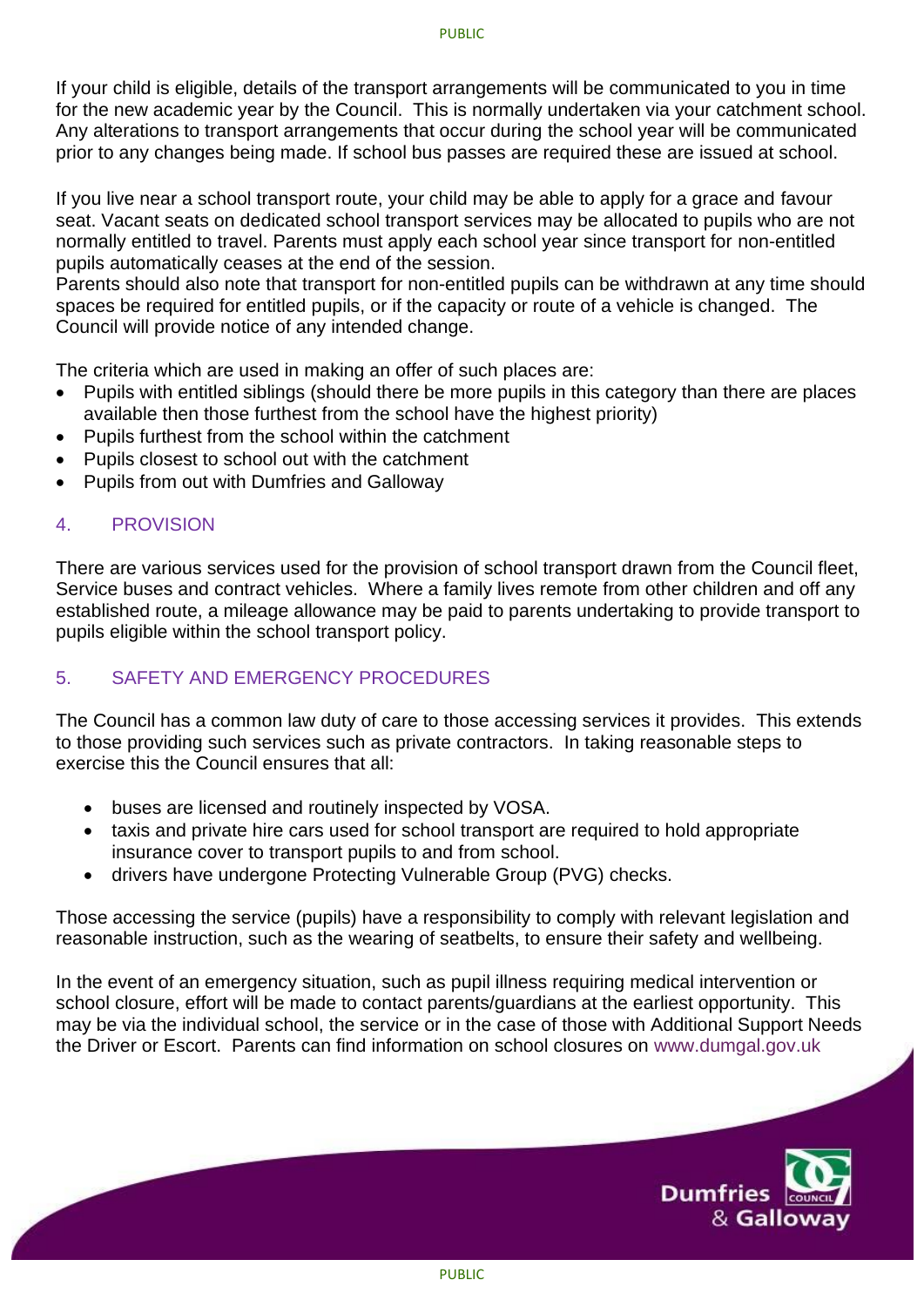Drivers will not normally set children down at any point significantly different from the usual one. If it is not possible to set pupils down at the normal drop-off point then they will be taken to a nearby school for their safety. Pupils are expected to follow any instructions given to them by the driver in any emergency and should not leave the bus to make their own way home.

# 6. RESPONSIBILITIES

The following sections outline the main responsibilities of the parties involved in school transport provision. These are that those:

# **Organising and allocating provision (the Council) are:**

- providing school transport for entitled pupils and allocating this in a fair and equitable basis
- designing transport services appropriate to pupil needs and placing and monitoring contracts to provide services
- ensuring the safety of pupils during the time spent on school transport journeys
- informing pupils and parents of transport arrangements and any changes to them
- working with individual schools and parents/guardians to deal with any cases of unacceptable behaviour.

# **Providing services (Contractors, Drivers and Escorts) are:**

- providing services as specified which meet all relevant legislation and guidance governing safe operation of vehicles, and duties and responsibilities of drivers and escorts.
- ensuring that pupils are taken directly to the intended destination and not undertake other work whilst engaged on a contract, unless prior agreement has been made.
- reporting problems regarding operational matters, pupil behaviour or medical matters, as soon as is practicable to relevant officers within Council services
- ensuring the safety and wellbeing of those being transported specifically in relation to, supervision of children, boarding or alighting from vehicles, handling of medication, responding to illness and accidents.
- engaging with service/school staff, pupils and parents/guardians in respect of emergency situations.

# **Relying upon services (parents and guardians) are:**

- ensuring safety and wellbeing to and from transport pick-up and set down points for both outward and return journeys for their child.
- informing if school transport is no longer required or ensuring an application is submitted each school year to request non entitled transport.
- engaging with their child to ensure that they are aware of their rights and responsibilities, expected behaviour and arrangements in the event of an emergency situation.
- assuming responsibility for making and paying for alternative travel arrangements if transport entitlement is withdrawn

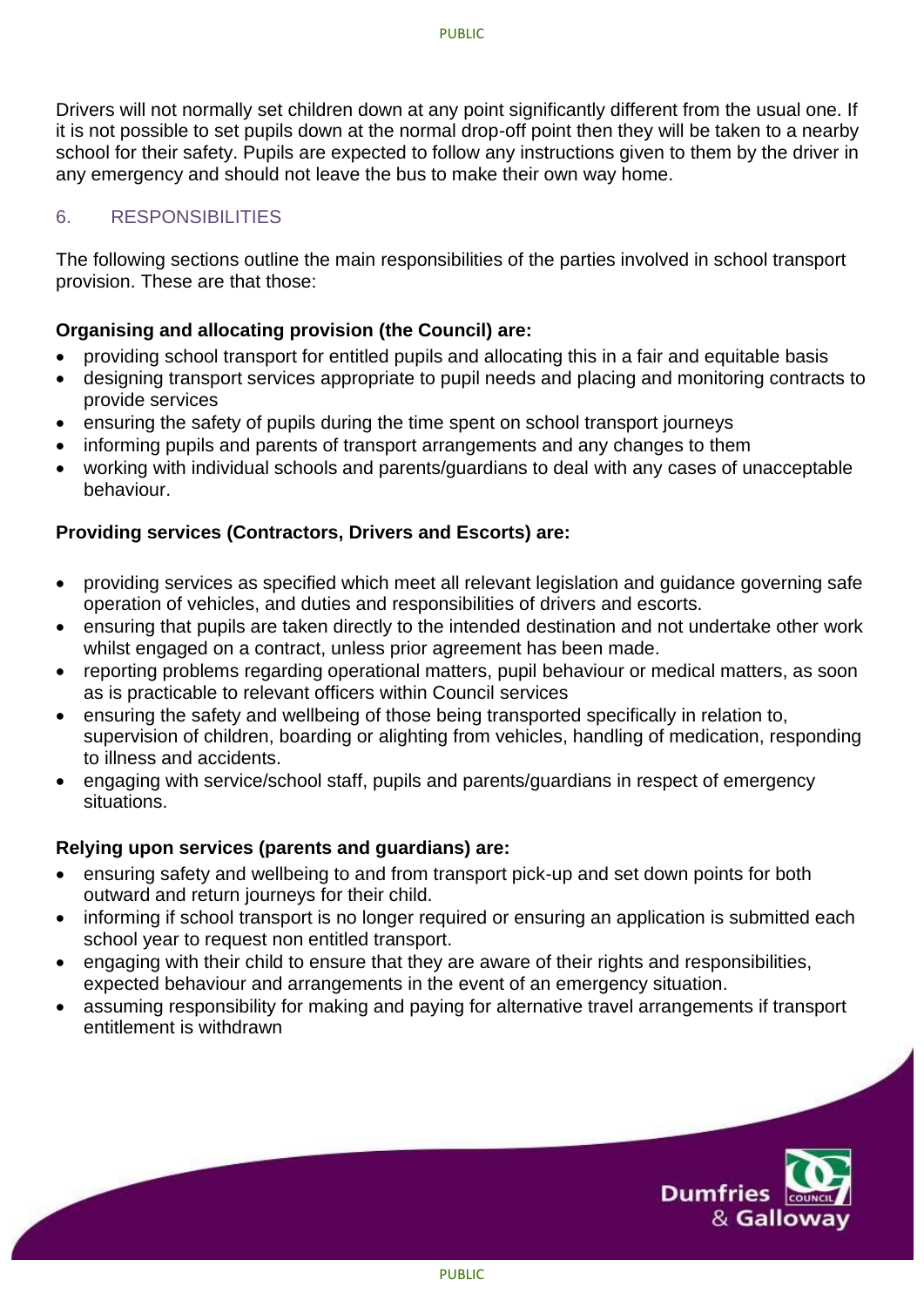## **Accessing the service (pupils) are:**

- ensuring that they are at designated pick up points in time to access the service provided and travel only on the transport on which they have been allocated travel
- behaving appropriately and safely when boarding, travelling and alighting from school transport including remain seated for the journey and fastening seatbelts.
- following the driver, or escort's instructions as relating to the transport provided and following up any concerns relating to these with school staff.

# 7. FREQUENTLY ASKED QUESTIONS

#### **What do I do if my child loses his/her school bus pass?**

They should immediately obtain a temporary pass from the school which will allow them to travel until a permanent replacement can be obtained.

#### **What do I do if school transport fails to arrive on time?**

Your child should be at the pick-up point at least 5 minutes before the scheduled pick-up time. We advise your child to wait at a pick-up point for up to 15 minutes after the transport was due to arrive. After 15 minutes it can be assumed that their transport will not run that day. You should ensure your child knows what to do if the transport fails to turn up. You should ensure that there are suitable care arrangements in place in the event of school transport not operating.

#### **What do I do if my child wants to use a different bus?**

It is not always possible to transfer to another school bus service. If there is a requirement to change then you should contact the Council for further advice. Your child should not try to use a different bus before he/she receives approval and a new pass from the Council.

#### **What happens if a pupil misbehaves on school transport?**

Incidences of misbehaviour will be investigated. Any pupil misbehaving could be banned from using school transport, sometimes permanently.

#### **What happens if there is a cancellation of transport in the morning?**

Drivers will then return children to their normal drop-off point. Parents/guardians should ensure that some arrangement has been made at home to cover this possibility.

If your child travels to school on connecting services drivers will be told to wait for each other and not to leave any pupils standing in adverse weather conditions. Should the connecting service not arrive pupils will be returned home.

If the connecting service does arrive but cannot complete the journey to school, that driver will return pupils to their homes.

#### **What do I do if I want to make further enquiry or complaint in respect of school transport provision?**

In the first instance you should make contact with Education Support Services as outlined in the